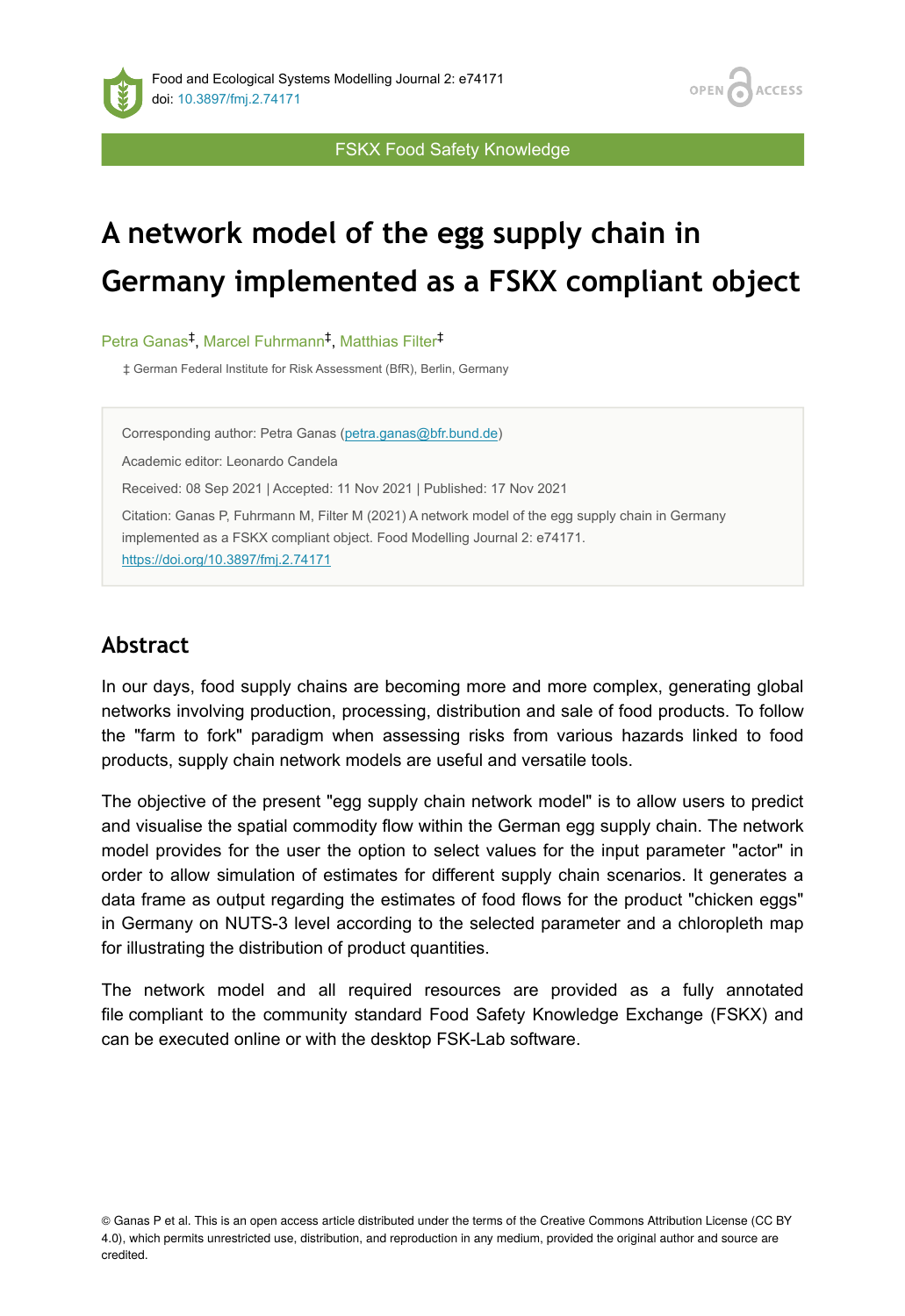# **Keywords**

Food supply chain network, Chicken eggs, network model, FSKX, FSK-Lab

## **Introduction**

As food supply chain networks become global and increasingly complex, mathematical models and model-based simulations are getting more and more relevant for scientific research in general as well as for food safety risk assessments. Modelling of and on supply chains is therefore a domain of active research [\(Baranyi and Buss da Silva 2017](#page-9-0), [Horn and](#page-10-0) [Friedrich 2019,](#page-10-0) [Jozwiak et al. 2016,](#page-10-1) [Kaufman et al. 2014](#page-10-2), [Levi et al. 2019](#page-10-3), [Schlaich et al.](#page-10-4) [2020](#page-10-4)).

In this research food flow network models are useful tools to increase the transparency of food supply systems and are capable to reveal spatial linkages within the supply chain networks ([Lin et al. 2019,](#page-10-5) [Balster and Friedrich 2019](#page-9-1)). Moreover, visual analytics enables researchers to explore, interpret and communicate data more rapidly and effectively. Visualisation of food flow networks can provide important insights into the structure and dynamics of supply chains ([Weiser et al. 2016\)](#page-10-6).

This article describes a data-driven network model for chicken eggs in Germany ("egg supply chain network model") created to be easily applicable in supply chain visualisation and commodity flow prediction tasks.

To facilitate the easy application by end users, we generated a dedicated "egg supply chain network model" with only one input parameter "actor". Depending on the user-based selection for this input, the distribution of eggs handled by the defined actor will be calculated and integrated into an output data frame as well as displayed as a chloropleth map ([Torguson et al. 2008](#page-10-7)) by colouring the pre-defined areas in Germany at NUTS-3 level in proportion to the predicted product quantities within each region.

To allow efficient information sharing, this "egg supply chain network model" was designed such that it conforms to the Food Safety Knowledge Exchange (FSKX) format [\(Filter et al.](#page-10-8) [2019](#page-10-8)). This standardised file format was developed by the German Federal Institute for Risk Assessment to support harmonised annotation, encoding, application and sharing of models ([German Federal Institute for Risk Assessment 2017\)](#page-10-9). All data and metadata are stored in a FSKX compliant file allowing transparent and efficient access to the model as well as reproducibility of simulations and visualisations. The model file was generated with the software FSK-Lab [\(de Alba Aparicio et al. 2018,](#page-9-2) [German Federal Institute for Risk](#page-10-10) [Assessment 2020](#page-10-10)) and is available for download (Suppl. material [1\)](#page-10-11). FSK-Lab is an opensource extension to the Konstanz Information Miner ([Berthold et al. 2008\)](#page-9-3) developed by the German Federal Institute for Risk Assessment. It enables KNIME users to work with FSKX models within KNIME.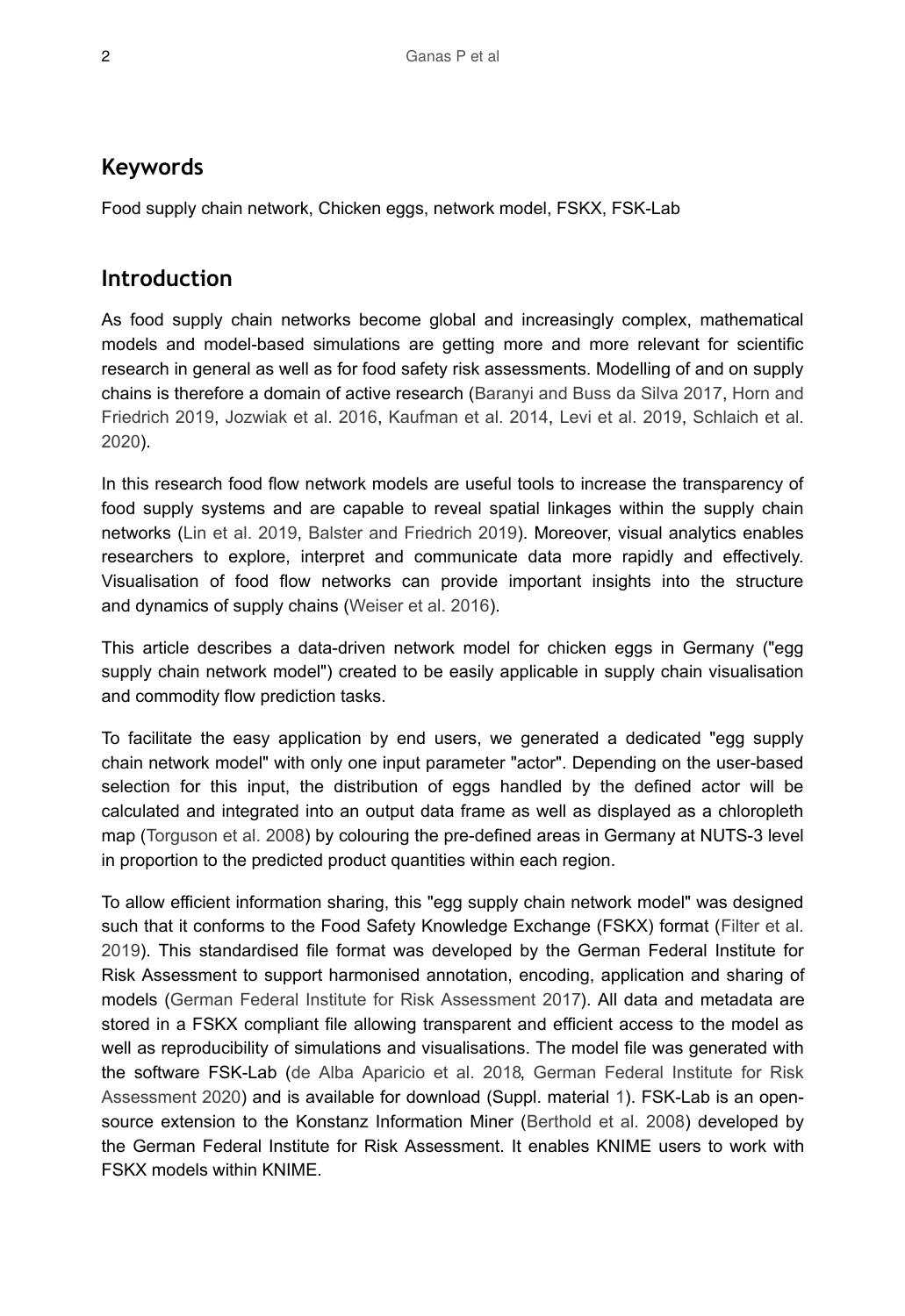#### **Material and methods**

#### **Network Model**

The described "egg supply chain network model" for Germany uses data derived from an a-priori generated "supply chain network data cube" that is provided as an integrated resource in the "egg supply chain network model". The "supply chain network data cube" was created at the German Federal Institute of Risk Assessment (unpublished). The present work doesn't focus on the implementation of the "supply chain network data cube", therefore only a brief description will be provided. Geodata for Germany are sourced from Eurostat ([Europäische Kommission and Eurostat 2013](#page-9-4)).

The "supply chain network data cube" is an excerpt and reimplementation of the dynamic freight flow model described by [Balster and Friedrich \(2019\)](#page-9-1). Because it covers only the supply chain for the product "chicken eggs", the best fitting distribution for this product matching to the German federal transport infrastructure plan (FTIP) used to generate the network data cube refers to the published data of [Balster \(2019\).](#page-9-5) This "supply chain network data cube" is represented as a directed graph with nodes and edges. Nodes have the following attributes: 1) actor: "Producer", "Wholesale", "Warehouse\_brand", "Store\_brand", "Consumer"; 2) product: "Eggs"; 3) location: names of urban and rural districts in Germany on NUTS-3 level with corresponding location ID (AGS, Amtlicher Gemeindeschlüssel). The 28 discrete brands for warehouses and stores are incorporated as separate actors. The edges contain the attribute for the quantities of eggs which are handled by the actors. Multi-regional input-output analyses as well as optimisation and gravity models implemented in Python [\(Van Rossum and Drake 2009](#page-10-12)) were used to estimate the quantities assigned to the nodes and edges for the multi-level egg supply network for Germany on NUTS-3 level (402 urban and rural districts).

The "supply chain network data cube" is based on the same data sources as the dynamic freight flow model described by [Balster and Friedrich \(2019\)](#page-9-1)and therefore refers also to data from the year 2012. Details on the data sources can be reviewed in the original publications ([Balster 2019](#page-9-5), [Balster and Friedrich 2019\)](#page-9-1).

The "egg supply chain network model" compiles from the "supply chain network data cube" resource two data frames - "node data frame" and "edge data frame" - with its appendant information about actor, product, location and transported quantities of eggs.

In general, the model estimates and visualises the quantity of the product "Eggs" in tons per year per district in Germany on NUTS-3 level handled by the selected actor. Therefore, the two input parameters "product" and "actor" were defined within the model (Table [1\)](#page-3-0). Because the underlying "supply chain network data cube" includes only the product "Eggs" the corresponding model parameter "product" is classified as "Constant". Regarding the parameter "actor" the end users can choose between the following options: "Producers",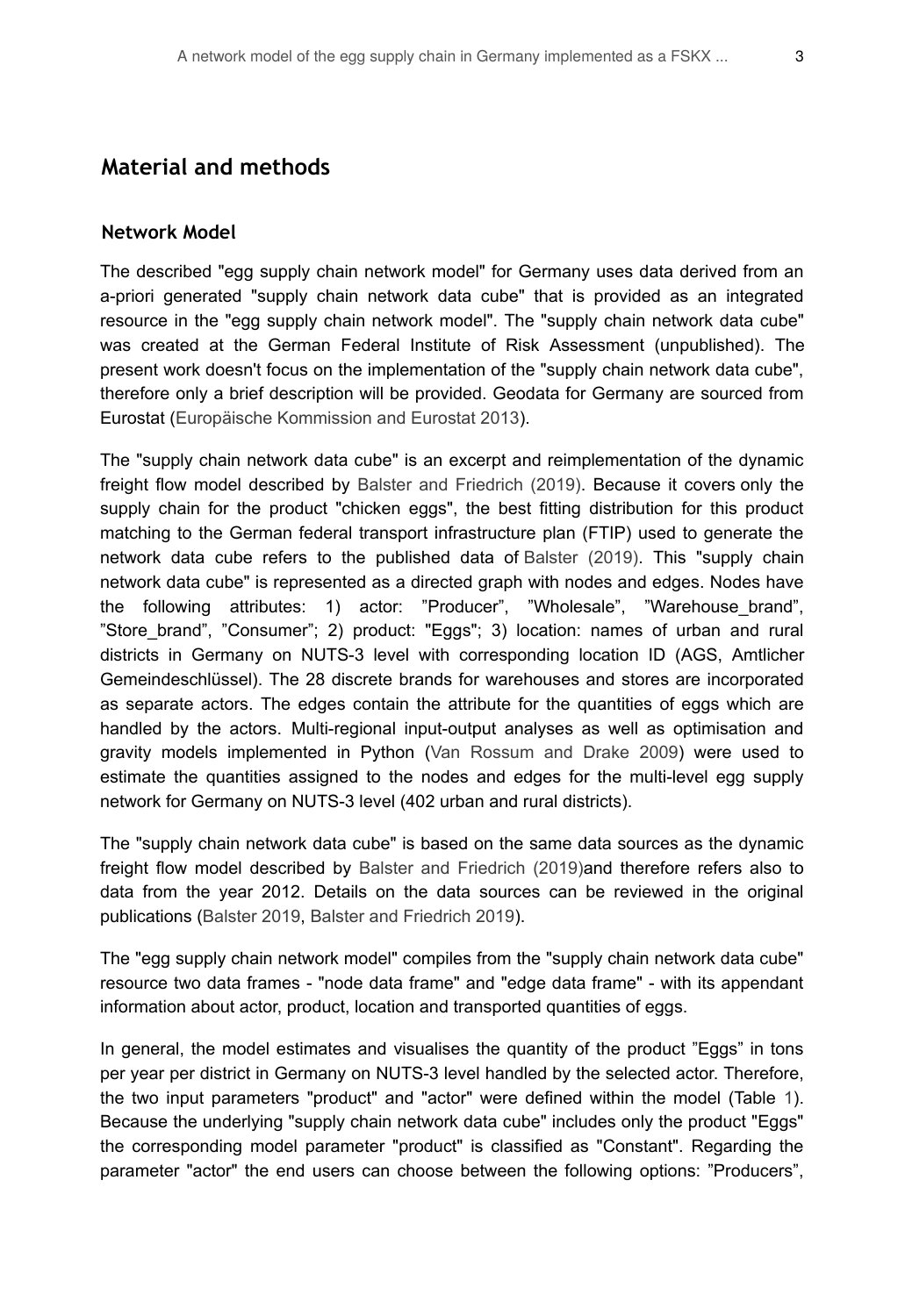"Wholesale", "Warehouses", "Stores", "Consumers", "Consumers Wholesale", "Consumers Directsale", "Consumers Store" (Fig. [1\)](#page-4-0).

#### <span id="page-3-0"></span>Table 1.

Model parameters defined wihtin the "egg supply chain network model".

| ld             | product                                                                                                                                 |
|----------------|-----------------------------------------------------------------------------------------------------------------------------------------|
| Classification | CONSTANT                                                                                                                                |
| Name           | product                                                                                                                                 |
| Description    | product defined in modelled supply chain network data cube                                                                              |
| Unit           | П                                                                                                                                       |
| Data Type      | <b>STRING</b>                                                                                                                           |
| Source         | Data                                                                                                                                    |
| Value          | "Eggs"                                                                                                                                  |
|                |                                                                                                                                         |
| ld             | actor                                                                                                                                   |
| Classification | <b>INPUT</b>                                                                                                                            |
| Name           | actor                                                                                                                                   |
| Description    | actors defined in the supply chain network data cube, which handle the product within the supply chains in Germany                      |
| Unit           | $\mathbf 0$                                                                                                                             |
| Data Type      | <b>STRING</b>                                                                                                                           |
| Source         | Data                                                                                                                                    |
| Value          | "Consumers", "Consumers Store", "Consumers Directsale", "Consumers Wholesale", "Stores", "Warehouses", "Who<br>and stores (see Table 2) |
|                |                                                                                                                                         |
| ld             | outputTable                                                                                                                             |
| Classification | OUTPUT                                                                                                                                  |
| Name           | outputTable                                                                                                                             |
| Description    | data frame with data of product, actor, location name (districts in Germany on NUTS-3 level), AGS and calculated pr                     |
| Unit           | O                                                                                                                                       |
| Data Type      | <b>MATRIX</b>                                                                                                                           |
| Source         | Model result                                                                                                                            |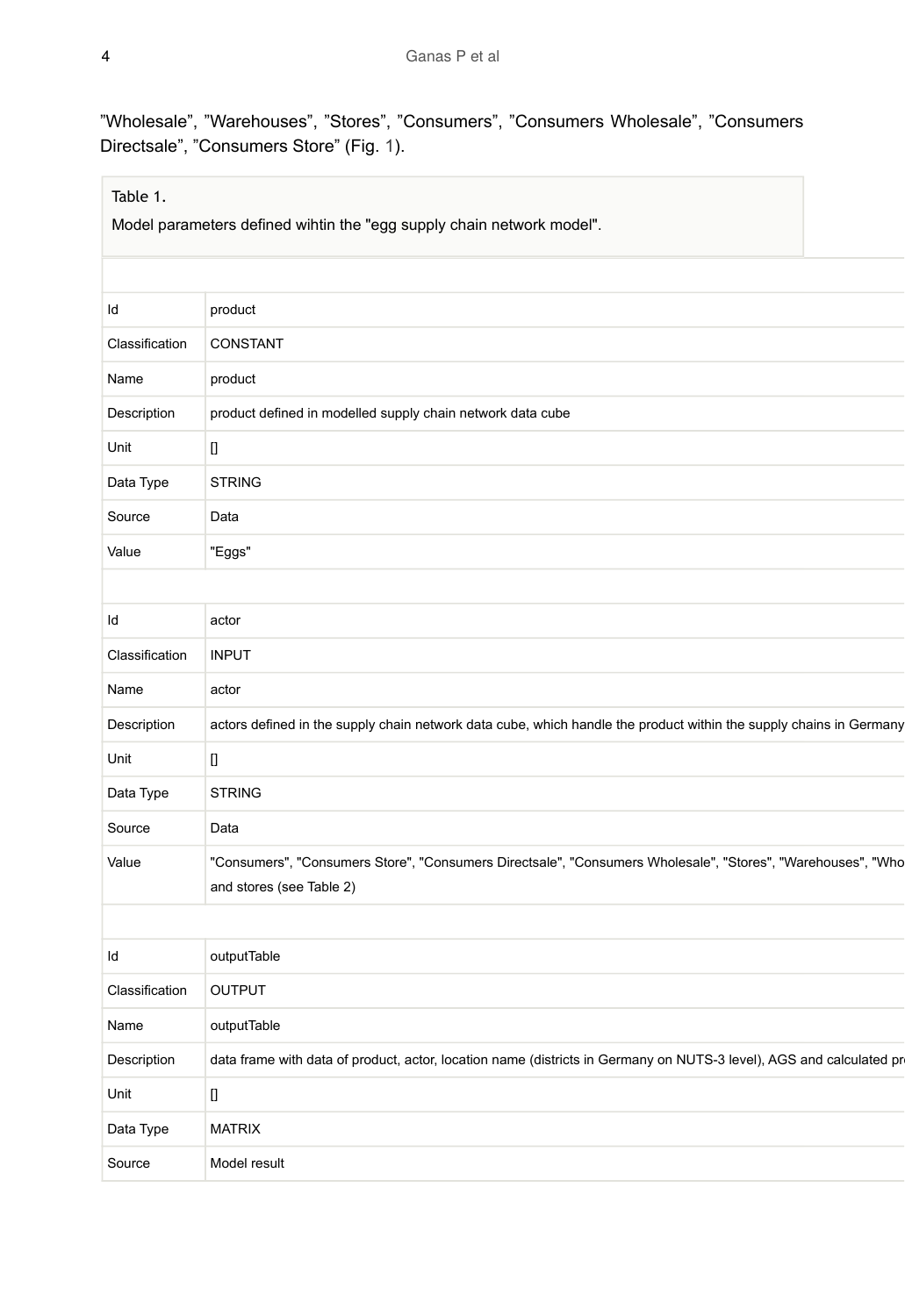| Id             | outputTableFile                                                                                                     |
|----------------|---------------------------------------------------------------------------------------------------------------------|
| Classification | <b>OUTPUT</b>                                                                                                       |
| Name           | outputTableFile                                                                                                     |
| Description    | CSV file with data of product, actor, location name (districts in Germany on NUTS-3 level), AGS and calculated prod |
| Unit           | u                                                                                                                   |
| Data Type      | <b>FILE</b>                                                                                                         |
| Source         | Model result                                                                                                        |

<span id="page-4-0"></span>

#### Figure 1.

Simplified schematic representation of the food supply chain network in Germany illustrating actors (indicated by boxes) and transport processes (indicated by arrows) according to the dynamic freight flow model from [Balster and Friedrich \(2019\).](#page-9-1) \*Regarding Warehouse and Store: the respective 28 brands are implemented as aggregated and as individual actors in the "egg supply chain network model".

By choosing "Producers" the model will estimate and visualise the production of eggs per district in Germany. For "Wholesale", "Warehouses" and "Stores" the quantities of eggs handled by each of these actors will be calculated and illustrated. With respect to "Warehouses" and "Stores", the corresponding 28 discrete brands, which are separate actors in the "supply chain network data cube", were aggregated in the "egg supply chain network model". In order to estimate and visualise the quantities of eggs handled by each individual brand, the user can select for the parameter "actor" values regarding warehouses and stores which are listed in Table [2](#page-4-1).

#### <span id="page-4-1"></span>Table 2.

List of values for the parameter "actor" regarding the 28 individual brands of warehouses and stores. \*Aggregation of the 7 regional subsidiaries of the Edeka Group to one actor.

|  | <b>Brands of warehouses</b> |
|--|-----------------------------|
|--|-----------------------------|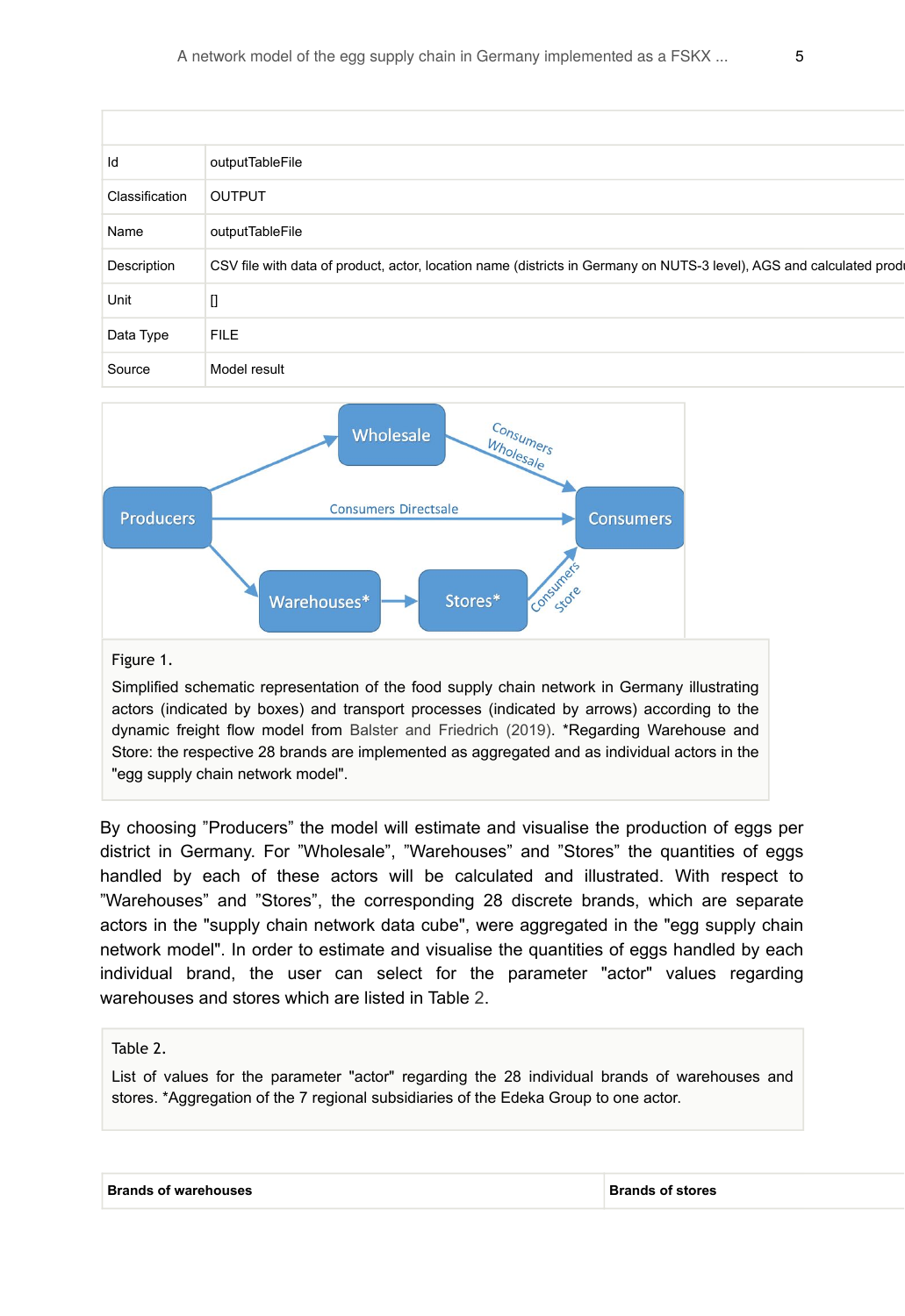| "Warehouses Aldi Nord"                           | "Stores Aldi Nord"                           |
|--------------------------------------------------|----------------------------------------------|
| "Warehouses Aldi Sued"                           | "Stores Aldi Sued"                           |
| "Warehouses Alnatura"                            | "Stores Alnatura"                            |
| "Warehouses Bartels-Langness"                    | "Stores Bartels-Langness"                    |
| "Warehouses Buenting"                            | "Stores Buenting"                            |
| "Warehouses Coop"                                | "Stores Coop"                                |
| "Warehouses Dennree"                             | "Stores Dennree"                             |
| "Warehouses Edeka Hessenring"                    | "Stores Edeka Hessenring"                    |
| "Warehouses Edeka Minden-Hannover"               | "Stores Edeka Minden-Hannover"               |
| "Warehouses Edeka Nord"                          | "Stores Edeka Nord"                          |
| "Warehouses Edeka Nordbayern-Sachsen-Thueringen" | "Stores Edeka Nordbayern-Sachsen-Thueringen" |
| "Warehouses Edeka Rhein-Ruhr"                    | "Stores Edeka Rhein-Ruhr"                    |
| "Warehouses Edeka Suedbayern"                    | "Stores Edeka Suedbayern"                    |
| "Warehouses Edeka Suedwest"                      | "Stores Edeka Suedwest"                      |
| "Warehouses Edeka" *                             | "Stores Edeka" *                             |
| "Warehouses Globus"                              | "Stores Globus"                              |
| "Warehouses Kaes"                                | "Stores Kaes"                                |
| "Warehouses Kaisers Tengelmann"                  | "Stores Kaisers Tengelmann"                  |
| "Warehouses Kaufland"                            | "Stores Kaufland"                            |
| "Warehouses Klaas & Kock"                        | "Stores Klaas & Kock"                        |
| "Warehouses Lidl"                                | "Stores Lidl"                                |
| "Warehouses Netto"                               | "Stores Netto"                               |
| "Warehouses Netto Nord"                          | "Stores Netto Nord"                          |
| "Warehouses Norma"                               | "Stores Norma"                               |
| "Warehouses Penny"                               | "Stores Penny"                               |
| "Warehouses Real"                                | "Stores Real"                                |
| "Warehouses Rewe Hit"                            | "Stores Rewe Hit"                            |
| "Warehouses Tegut"                               | "Stores Tegut"                               |
| "Warehouses Wasqau"                              | "Stores Wasgau"                              |
|                                                  |                                              |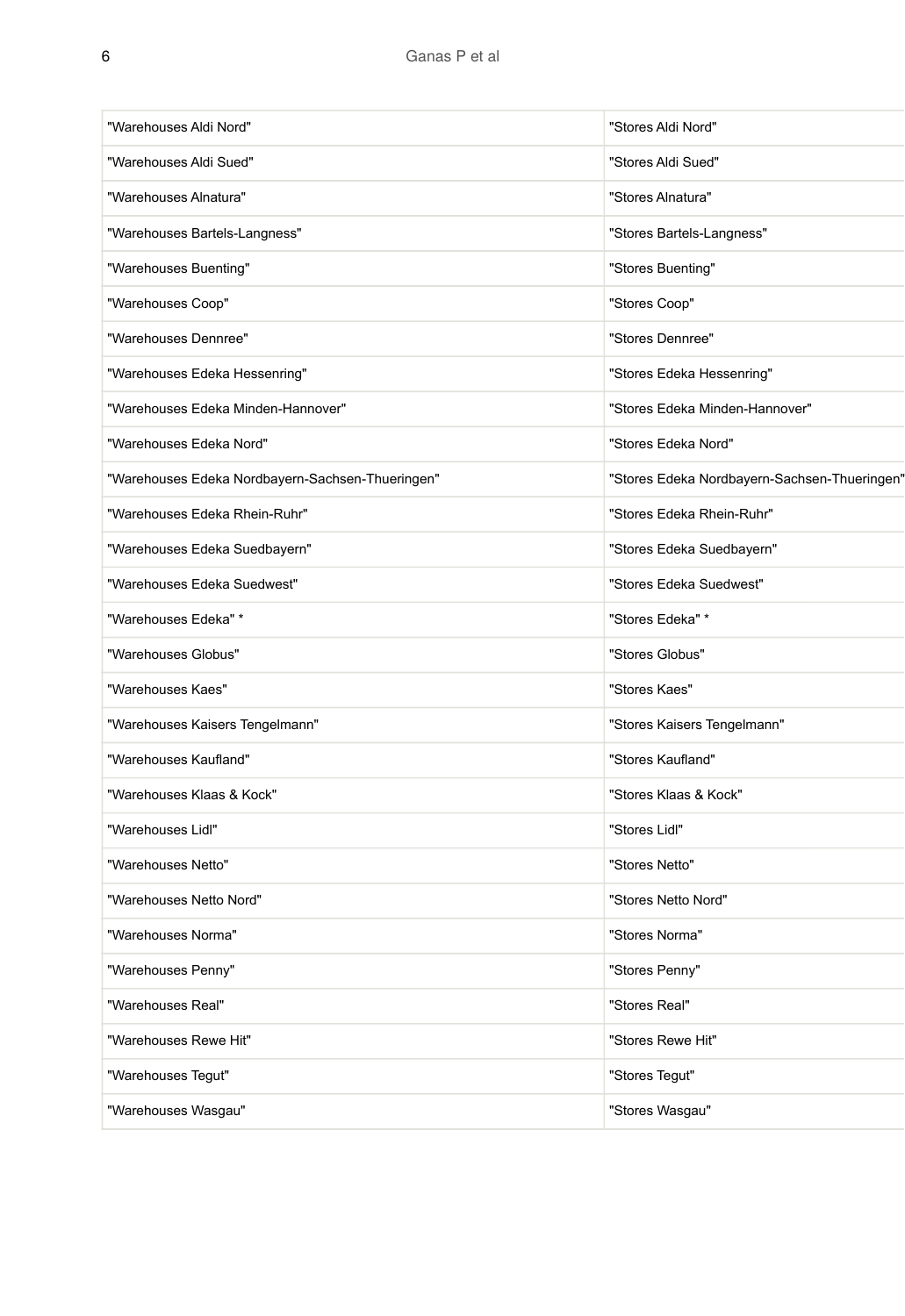The actor "Consumers" provides estimates and illustration of the total consumption of tons of eggs per year per district in Germany. In case it is of interest to assess and visualise the egg consumption via specific sales channels, the user can select "Consumers Wholesale", "Consumers Directsale" and "Consumers Store".

The data frame generated by the "egg supply chain network model" code for the userdefined actor is merged by the model with the geodata data frame in order to allow visualisation with the integrated Python visualisation script. The result for the calculated distributions of eggs handled by the defined actor will be integrated into an output data frame defined by the output parameter "outputTable" (Table [1](#page-3-0)).

#### **Simulations**

FSKX compliant models allow to create and execute different simulation scenarios based on the defined input parameters. The model parameters are presented in Table [1](#page-3-0). The simulation values of these parameters take account of product and actor involved in the food supply chains (Table [3](#page-6-0)). The default simulation is generated using the initial values provided for the input parameters. The values of the variable input parameters which are classified as "INPUT", like the parameter "actor", can be adjusted in order to create additional simulation scenarios. Values of parameters which are classified as "CONSTANT", like the parameter "product", cannot be modified.

<span id="page-6-0"></span>Table 3.

Simulation settings based on the defined input parameters for the different simulation scenarios.

| defaultSimulation   |             |  |  |  |
|---------------------|-------------|--|--|--|
| product             | "Eggs"      |  |  |  |
| actor               | "Consumers" |  |  |  |
| Simulation_Producer |             |  |  |  |
| product             | "Eggs"      |  |  |  |
| actor               | "Producers" |  |  |  |

## **Executable model**

#### **To be able to execute a model, you need to have an account**

## **registered with <https://data.d4science.org/>.**

#### **Read more [here](https://fmj.pensoft.net/about#Executablemodels).**

In order to execute the model, please register at the [virtual research environment](https://aginfra.d4science.org/) and follow the steps described [here.](https://fmj.pensoft.net/about#Executablemodels)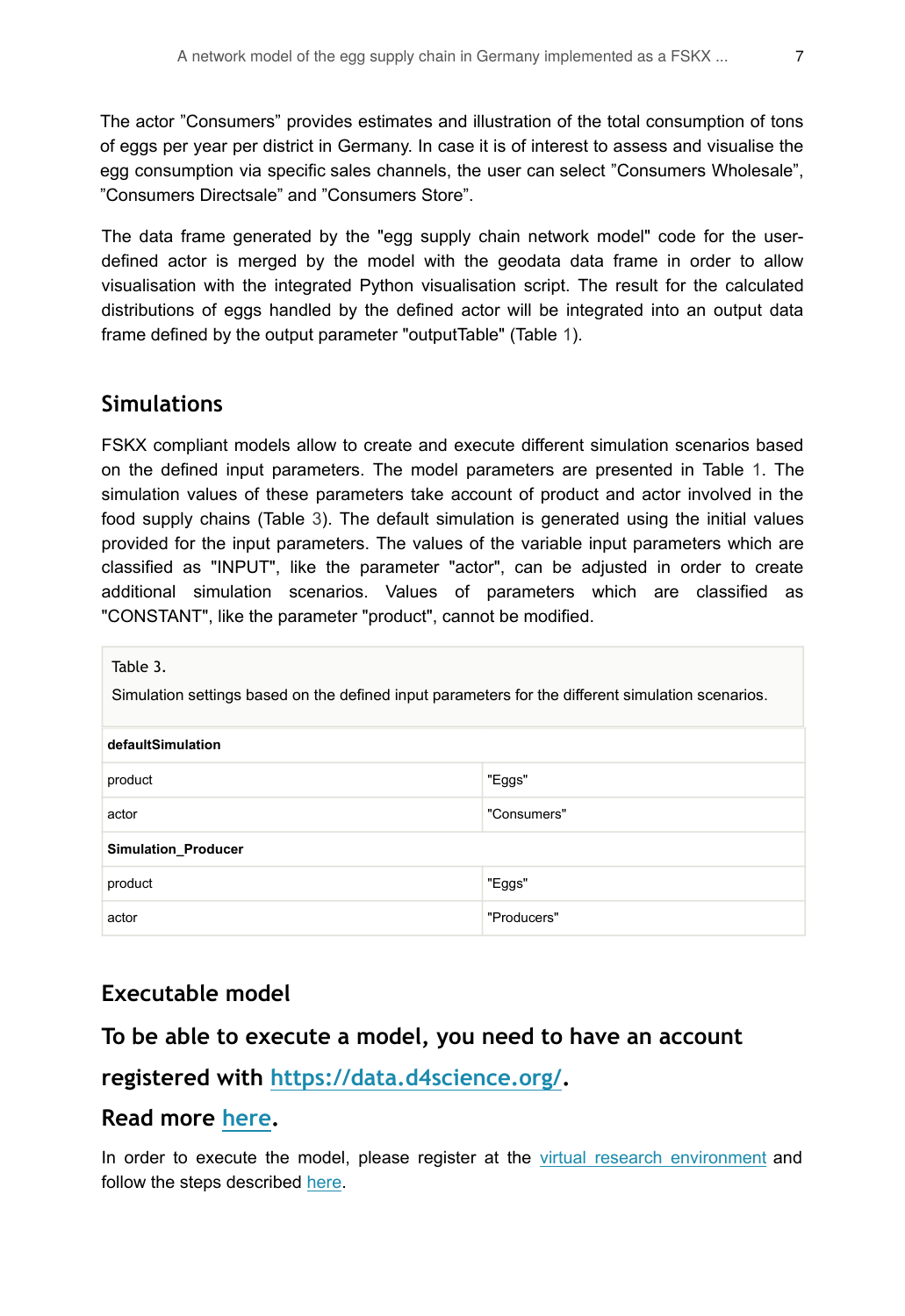Execute with default simulation parameters: [execute](https://aginfra.d4science.org/group/fmj_lab/analytics-exec?dim=https://data.d4science.org/shub/E_WTBpSlBXaUROeTlyNldKdjRzNE9FNUZZVDVoT2dMUks3UGlkYWl0RXZPeWZBZVVCNTlmbEtlVTBuSnR6N0F2Zw==)

Create a personalised simulation scenario: [execute](https://aginfra.d4science.org/group/fmj_lab/model-simulation-configuration?&knime:access_token=eyJhbGciOiJIUzI1NiJ9.eyJzdWIiOiJhZG1pbiIsInJvbGVzIjpbImFkbWluIl0sInNhbHQiOiJmNWUwZGIxZTU1ZDdkZDkyIiwidG9rZW5OYW1lIjoidG9rZW5WUkUiLCJ3b3JrZmxvd1BhdGgiOiIvVlJFL3NpbXVsYXRpb25fc2V0dGluZ3MiLCJ0b2tlblR5cGUiOiJ3b3JrZmxvd1Rva2VuIn0.Fpb2Et1Z66sWB4hJVXTt4YgrrItNdsdgfGjhtIy6BuY&pm:file_ID=E_dm9WYmdvWkNXUjlORWx5WUl3OFdXZTQxV3FHbnpWRGI2SnFLUHlIc004MkpwRnVzNUUwMk1IZ2YvNmVWK3BqbQ==)

The execution of the model with a personalised simulation scenario requires the Firefox Browser version 78 or higher.

### **Results**

The "egg supply chain network model" provides tabulation and illustration of how the quantities of chicken eggs handled by a specified actor varies across the geographic areas in Germany on NUTS-3 level.

The primary outcome of the "egg supply chain network model" is a data frame with information about product, actor, location and calculated product quantities which geographically characterise the food flows in Germany.

In this regard, the model generates a CSV file (outputTable.csv) with the corresponding data, which is saved. When using FSK-Lab for model execution, this CSV file is automatically stored within the FSKX file after writing it out into a new FSKX file. Furthermore, the online execution of the model in the virtual research environment generates a FSKX file of the model available for download which also contains the CSV file. A second output of the described model is a choropleth map with a single-hue progression to depict the predicted egg quantities. The darkest hue represents the greatest value in the data frame and the lightest shade represents the least value. For the default simulation with the parameter actor "Consumers" the estimates of the "egg supply chain network model" show the highest amount of eggs consumed in the district Berlin, followed by other densely populated areas like Hamburg, Munich, Hanover, Cologne and Frankfurt on the Main (Fig. [2](#page-8-0)).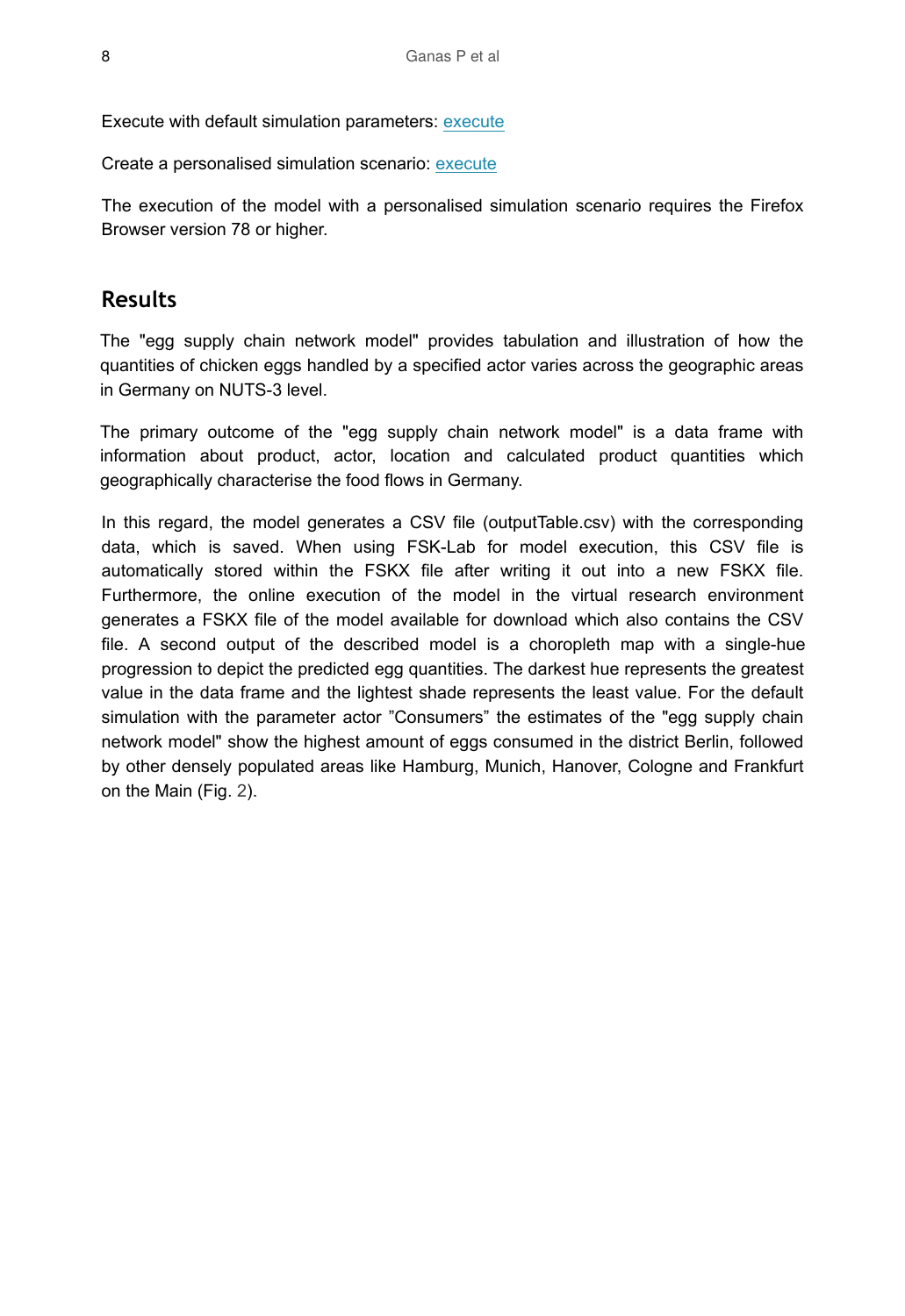<span id="page-8-0"></span>

#### Figure 2.

Choropleth map for total consumption of the product "Eggs" (quantity in tons per year) in Germany on NUTS-3 level created by the visualisation script of the attached FSKX model .

The simulation with selecting "Producers" as actor results in a map illustrating the regions with high egg production capacities, like district Vechta, followed by Osnabrück and Emsland, all located in the federal state Lower Saxony (Fig. [3](#page-8-1)).

<span id="page-8-1"></span>

#### Figure 3.

Choropleth map for production of the product "Eggs" (quantity in tons per year) in Germany on NUTS-3 level created by the visualisation script of the attached FSKX model.

## **Conclusion**

The described "egg supply chain network model" allows calculation and illustration of the spatial resolution of the egg supply chain network in Germany on NUTS-3 level with regard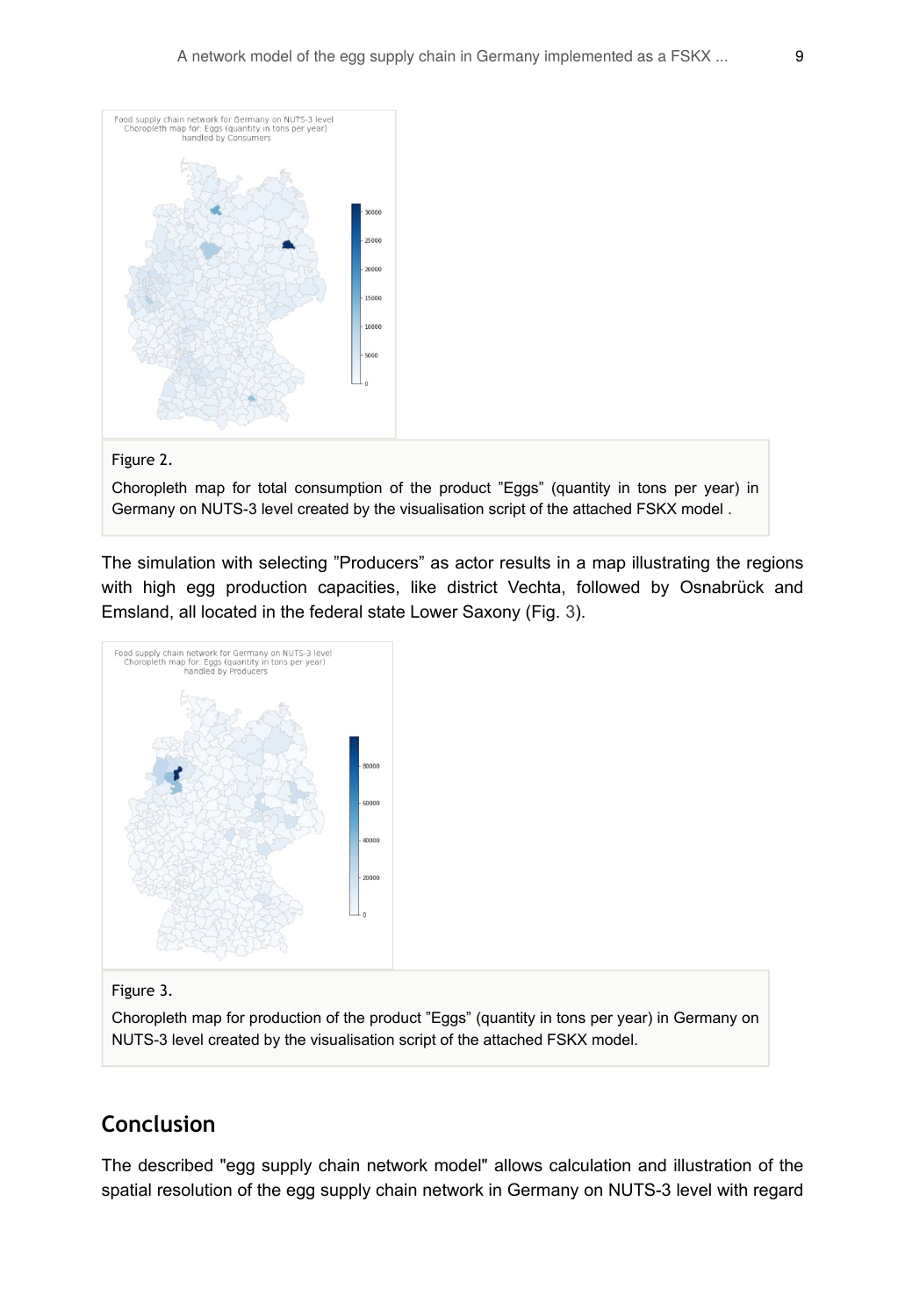to the different actors involved in this supply chain. Therefore, the model provides insights into the structure within the egg supply chain network as well as reveals spatial linkages between the corresponding actors. The model can be adapted to different end user needs by changing the parameter value for "actor". Because the underlying modelled "supply chain network data cube" is designed as an example network, the product "Eggs" is defined as a CONSTANT parameter right now. Provided that further products will be incorporated into the "supply chain network data cube", the food flows of these products can be analysed in future versions of this supply chain network model as well. Furthermore, if data sources will be used to generate the "supply chain network data cube" which refer to other time periods besides the year 2012, these updated data can be also analysed by the described network model. A restriction of the model is the fact, that the distribution of eggs per district in Germany can be estimated and visualised for only one actor per simulation setting. In order to perform calculations for several actors, different simulation scenarios can be created. Moreover, the network model conforms to the FSKX file format, storing all data and metadata in one file, which allows user-friendly re-execution and simulations in different software tools supporting the FSKX information exchange standard.

## **Author contributions**

Petra Ganas - author and creator, Marcel Fuhrmann - author, Matthias Filter - author

## **References**

- <span id="page-9-5"></span>• Balster A (2019) Modellierung dynamischer Güterflüsse zur Analyse von Risiken in der Lebensmittelversorgung. Technical University of Darmstadt URL: [http://tuprints.ulb.tu](http://tuprints.ulb.tu-darmstadt.de/8336/)[darmstadt.de/8336/](http://tuprints.ulb.tu-darmstadt.de/8336/)
- <span id="page-9-1"></span>• Balster A, Friedrich H (2019) Dynamic freight flow modelling for risk evaluation in food supply. Transportation Research Part E: Logistics and Transportation Review 121: 4‑22. <https://doi.org/10.1016/j.tre.2018.03.002>
- <span id="page-9-0"></span>Baranyi J, Buss da Silva N (2017) The use of predictive models to optimize risk of decisions. International Journal of Food Microbiol 240: 19‑23. [https://doi.org/10.1016/](https://doi.org/10.1016/j.ijfoodmicro.2016.10.016) [j.ijfoodmicro.2016.10.016](https://doi.org/10.1016/j.ijfoodmicro.2016.10.016)
- <span id="page-9-3"></span>Berthold M, Cebron N, Dill F, Gabriel T, Kötter T, Meinl T, Ohl P, Sieb C, Thiel K, Wiswedel B (2008) KNIME: The Konstanz Information Miner. Data Analysis, Machine Learning and Applications319‑326. [https://doi.org/10.1007/978-3-540-78246-9\\_38](https://doi.org/10.1007/978-3-540-78246-9_38)
- <span id="page-9-2"></span>• de Alba Aparicio M, Buschhardt T, Swaid A, Valentin L, Mesa-Varona O, Günther T, Plaza-Rodriguez C, Filter M (2018) FSK-Lab – An open source food safety model integration tool. Microbial Risk Analysis 10: 13-19. [https://doi.org/10.1016/j.mran.](https://doi.org/10.1016/j.mran.2018.09.001) [2018.09.001](https://doi.org/10.1016/j.mran.2018.09.001)
- <span id="page-9-4"></span>• Europäische Kommission, Eurostat (2013) Geobasisdaten, Verwaltungseinheiten/ Statistische Einheiten, NUTS. URL: [https://ec.europa.eu/eurostat/de/web/gisco/](https://ec.europa.eu/eurostat/de/web/gisco/geodata/reference-data/administrative-units-statistical-units/nuts) [geodata/reference-data/administrative-units-statistical-units/nuts](https://ec.europa.eu/eurostat/de/web/gisco/geodata/reference-data/administrative-units-statistical-units/nuts)